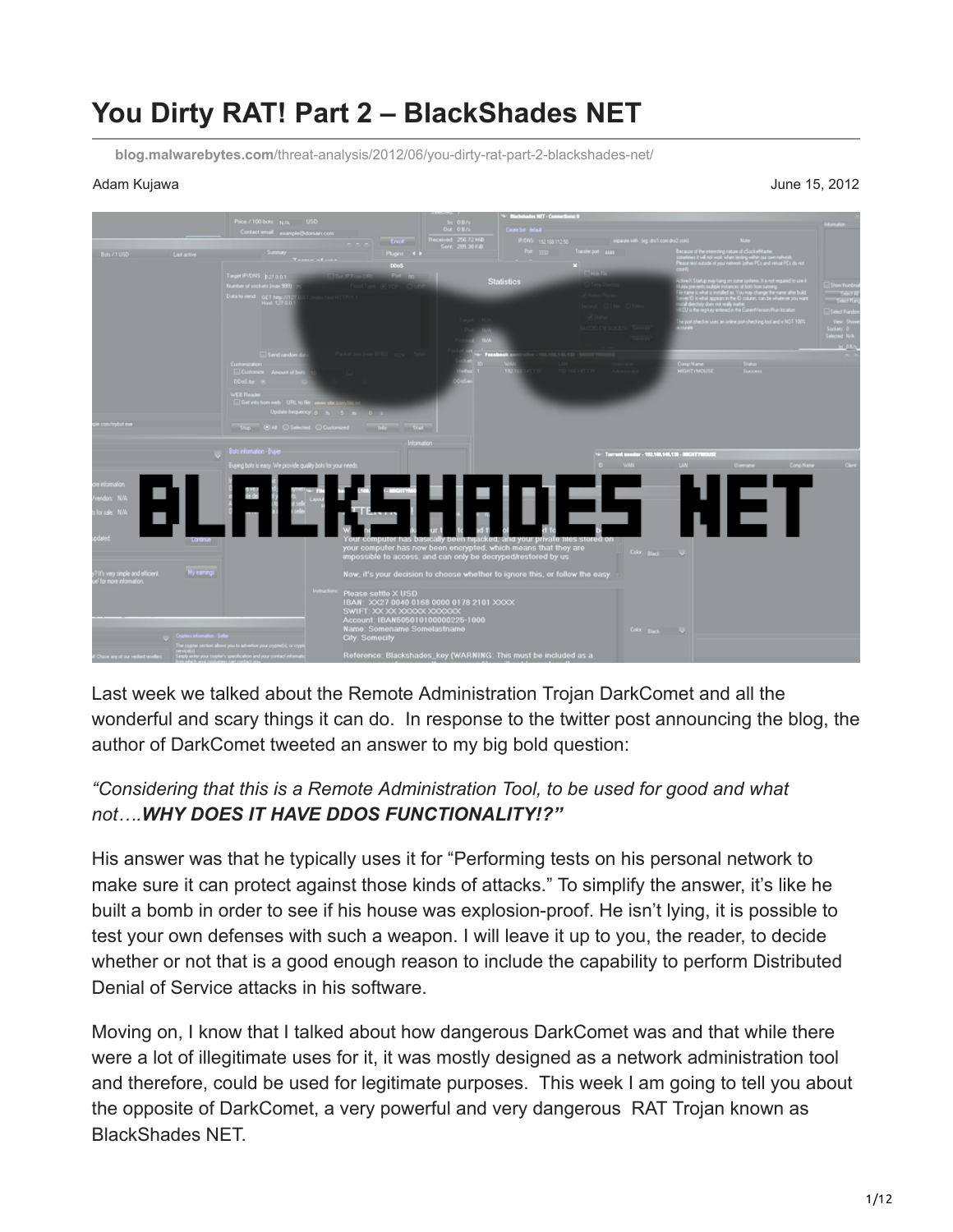# **Introduction:**

There are quite a few different types of RAT malware floating around in the wild right now that are used by people ranging from amateur hackers all the way up to cyber-crime organizations. DarkComet is one of them and BlackShades NET is another, more dangerous one.

BlackShades is a very powerful RAT which sports all the functionality of DarkComet and then some. The methods in which it infects its victims spread over a large band of different methods, to name a few:

- Fake torrent downloads on Person to Person (P2P) sites
- Malicious links spread in chat rooms
- Drive-by attacks
- Java exploits
- Spreading via hacked social media/chat accounts
- Phishing e-mails

This list applies to most methods of spreading RATs and malware in general.

### **Background:**

BlackShades NET is developed (I say IS because new versions are always coming out) by BlackShades the company, their official "About Us" is:

*"BlackShades is mainly an IT surveillance and security-based company, directed at making your PC experiences easier. Our main goal is to offer affordable software solutions comparable to bigger names out there."*

They also mention the reasons people should buy and use their products including:

- Spying on spouses or children
- Being suspicious about possibly cheating partners
- Being paranoid about people using your PC in unwanted ways

Finally, to ease the tension about whether or not their software is legal, for the paranoid delusional with a conscience, they include a legal notice about an Act passed in 2004 allowing people to spy on their own systems:

*"… according to the Spy Act passed in October 5th 2004 by US houses, installation of advertising or data gathering spyware without authorization or the computer owner's consent is prohibited, but it is still legal to install any program you want to your own computer. Main*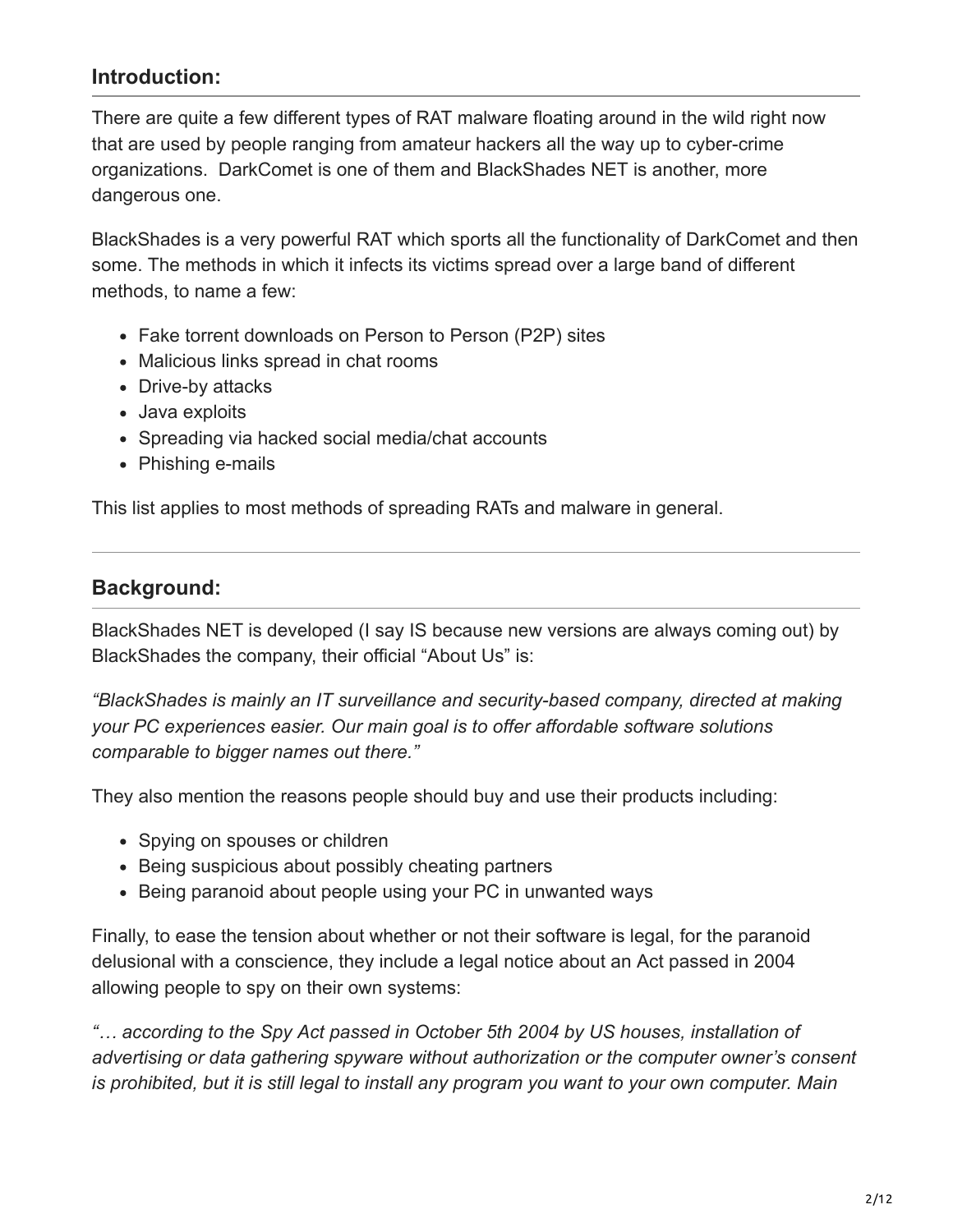*part of the Spy Act is about adware and spyware related software and website which use to gather user information for advertisement. It's 100% legal for you to install spy software on your own computer."*

The BlackShades website offers a variety of products which can help to accomplish the goals listed above; however the only one we are interested in is the BlackShades Remote Controller or BlackShades NET. While there are multiple methods available to obtain free or cracked versions of the RAT, the BlackShades website includes a method to buy the up-todate software from them for only \$40!

# **Terms of Use**



In order to keep their product legal and keep themselves out of any sort of trouble or blame for the actions of the users of the product, BlackShades includes a Terms of Use, basically requiring the user to agree to not stealing their software and not using it in the wrong way, for example:

*"INTENTIONALLY SPREADING APPLICATIONS FOR MALICIOUS OR DAMAGING PURPOSES IS A CRIME PUNISHABLE BY FINE OR IMPRISONMENT. BY USING BlackShades NET PRODUCTS FOR MALICIOUS PURPOSES YOU ARE BREAKING THE TERMS AND CONDITIONS SET IN THIS AGREEMENT AND THEREFORE ACCEPT FULL RESPONSIBILITY FOR ANY CONSEQUENCES WHICH MAY RESULT FROM YOUR ACTIONS."*

This is just one piece of a very long use agreement; it even makes the user wait a few seconds before they can click the "I Agree" button, I suppose to make them read at least some of it.

# **What does it do?**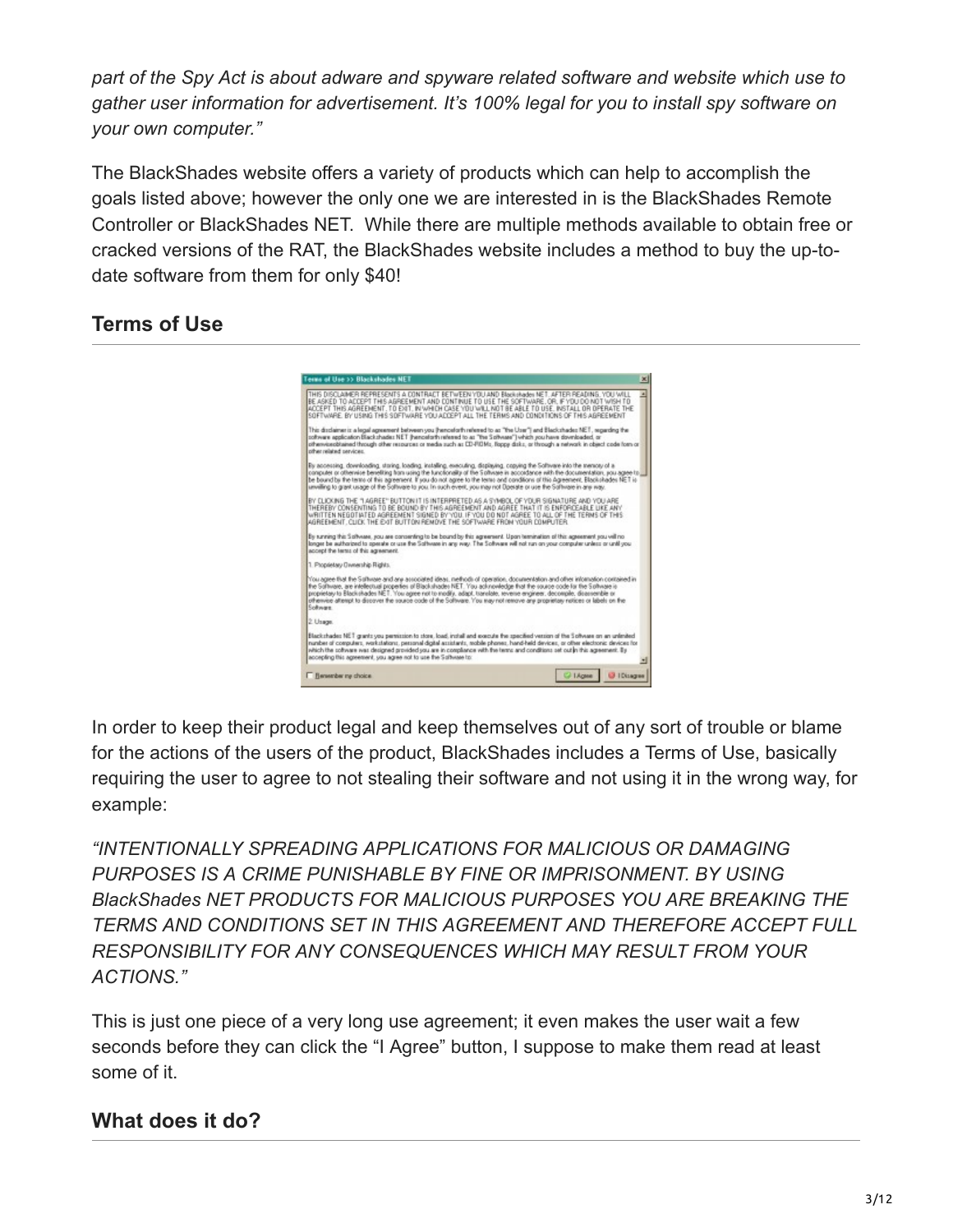Last week I listed a lot of different kinds of functionality used by DarkComet including spying on the webcam, uninstalling programs, fun functions, etc. Well BlackShades can do nearly all of these things so I am not going to repeat any previously mentioned functionality in any detail. Instead, I will discuss a few interesting things that BlackShades can do that DarkComet cannot…also, when I say interesting I mean frightening.

The BlackShades web site mentions a lot of the functionality the RAT is capable of, from various system administration functions to surveillance functions and computer security. It doesn't actually mention ALL of its functionality, as we will discuss, and I think that they might have a hard time explaining on their website the purpose of some of the following functions.

# **ATTENTION!** Warning! Please take your time to read the following text for your own best.<br>Your computer has basically been hijacked, unig your private then stond on your computer has now been<br>encrypted. which revars that they are impos Now, it's your decision to choose whether to ignore this, or follow the easy instructions to get your files back<br>By ignering this and restarting your computer, your private files (Istind in the box below) will remain encry Pienes selle XUSD<br>1944: 2027 9040 1168 9080 9178 2181 2000:<br>SWET 120:20:20000:200000:<br>Accest 1944:5581019089225-1088<br>National Sensesse Sensialisation<br>National Sensesse Sensialisation<br>National Sensesse Reference: Blackshades\_key (WARNENC: This must be included as a message or reference, otherwise your files will not be<br>restored) Oh: 58m: 37s  $\label{eq:1}$  - Stortmart for

#### **Ransomware**

You might be aware of all the attention Ransom Malware, or Ransomware, has been getting lately. To refresh anyone's memory, Ransomware is used to hijack a system, sometimes by locking the user out entirely, sometimes by encrypting all the files with a unique key. A notice like the one above will show up and the user has the choice to either pay a Ransom fee or lose access to their files and/or system. Named the 'File Hijacker', BlackShades has the ability to use its server implant to create a Ransomware situation.

The configuration interface includes customization of the ransom message, screen colors, timer, encryption key and the target path of the files to be encrypted as well as which file extensions to encrypt. Depending on how many files the 'Hijacker' has to encrypt determines how long it will take for the ransom functionality to encrypt all requested files and show the ransom information screen (above) to the user. If, for example, the attacker decides to encrypt all .EXE files in the root C:\ partition and all the folders included in that partition, then it might take a while. In that time the user might experience some system lag and an inability to access certain files or applications. Once the demands of the attacker are met, they repeat the exact same encryption process and it fixes everything; which makes me believe that the encryption process is probably nothing more than a simple encryption algorithm (XOR, Bit Shifting, etc).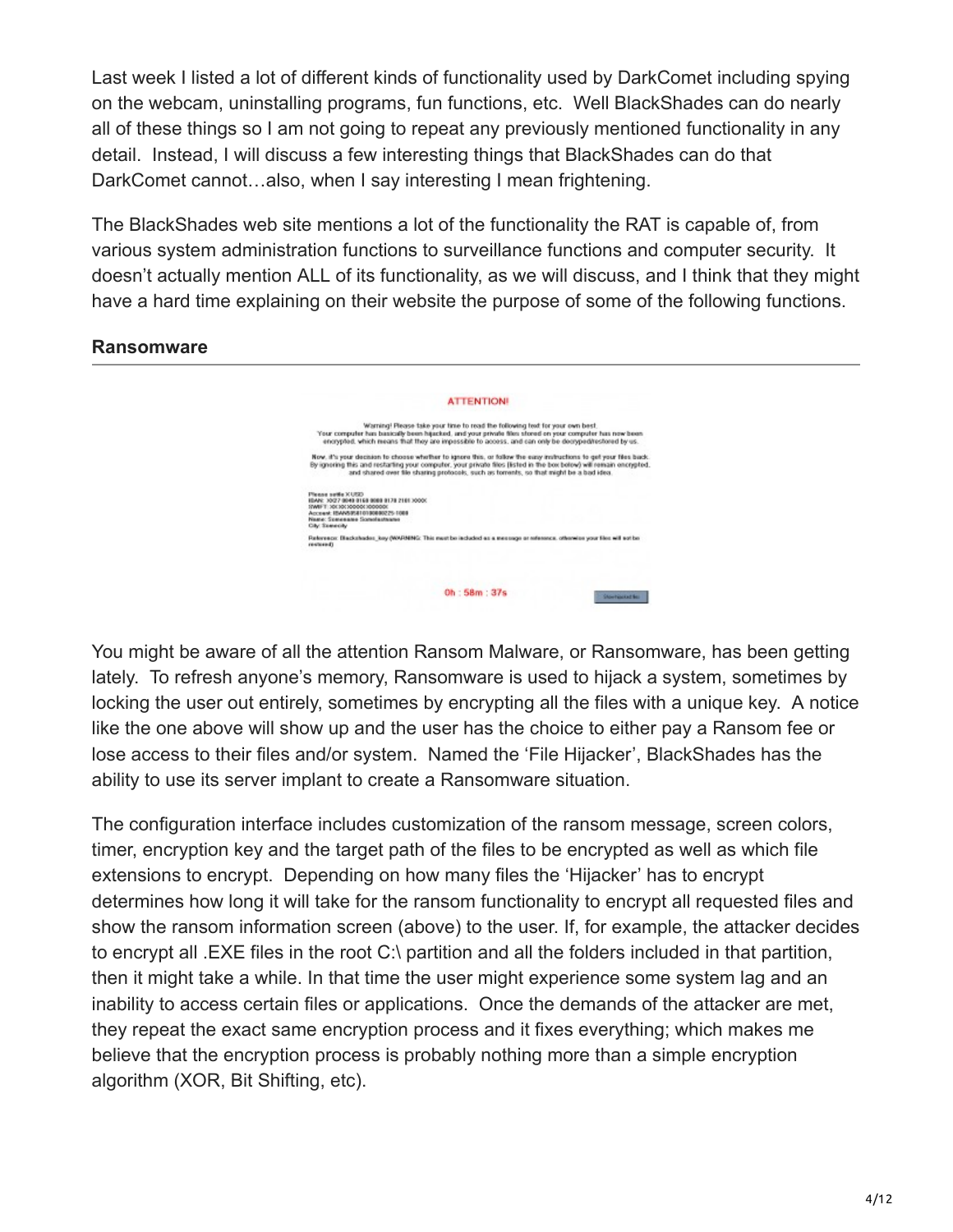

To add to how much BlackShades wants the attacker to really think about how severe a ransom attack is, he/she must click the "I'm responsible for whatever this action results in" button and type 'YES" into a confirmation popup.



If the attacker clicks the "Help" button in the configuration window, it will give an explanation of what the attack does, how to fix it and a little notice at the end stating:

#### *WARNING!*

*You should be extremely careful when dealing with this feature. Use this feature at your own risk. However, one thing to put in mind: This feature was made for educational purposes only.*

This is another example of BlackShades removing all liability of anything done with this tool from themselves and putting it on the user. Pretty slick if you ask me.

#### **Facebook Controller**

Have you ever wondered how hackers are able to control the Facebook posts of victim users? Well there are a lot of ways to do that, including stealing saved credentials, keylogging, etc. BlackShades has its own method, where it allows the attacker to post text on the wall of the victim. The functionality is called 'Facebook Controller' and can be used as long as the victim user is logged into Facebook.

When I say logged in, I of course mean having Facebook up in a window, etc. I also mean that if you don't properly log-out of Facebook, you just close your browser, your Facebook credentials are still valid and you are still logged in. The RAT will secretly post whatever text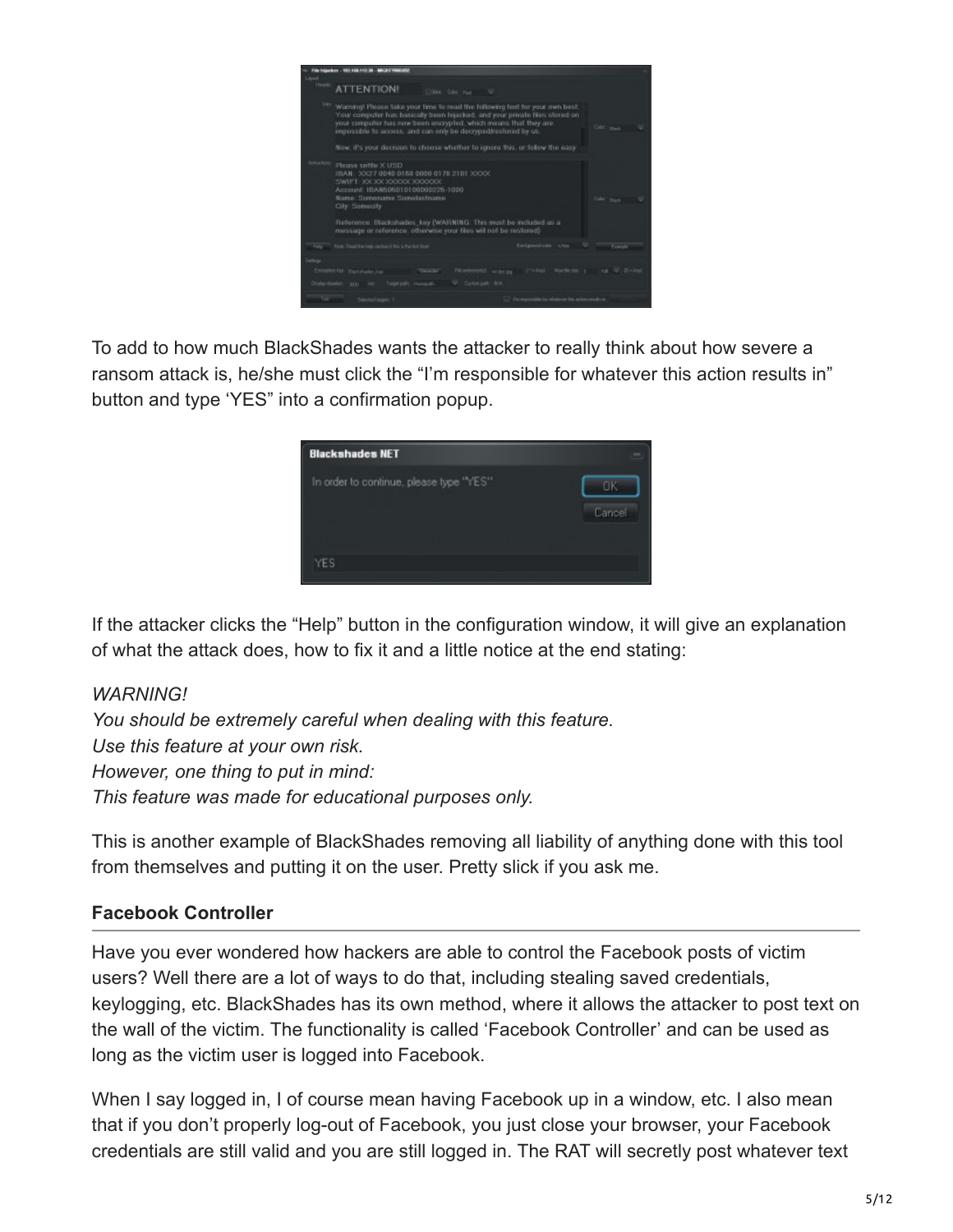it wants to your Facebook wall. This can be something as simple as "Hello!" or it could be a URL or link to a malicious website or executable which could spread the malware to your friends and family.



The above screenshot is a view of the Facebook Controller configuration window. It allows the attacker to customize what text to use for the wall post, it also gives the status of whether the attack succeeded or not.

I wanted to do some more testing and see if the Facebook Controller actually worked. I wouldn't recommend doing this at home since I knew that I had full control of the RAT and you might not be able to obtain that same confidence. I decided to log into my own Facebook and try this out, notice the text at the bottom of the Facebook Controller configuration window (above) and the new status update I apparently posted (below):

| / Facebook - Windows Internet Explorer                                                      |                         |                                                      | 지미지      |  |  |
|---------------------------------------------------------------------------------------------|-------------------------|------------------------------------------------------|----------|--|--|
| Ca (C) = 2 Npc //www.facebook.com/8/                                                        |                         | <b>E &amp; + X P Die Seach</b>                       | $ D  =$  |  |  |
| Ele Esk View Favores Inde Heb-                                                              |                         |                                                      |          |  |  |
|                                                                                             |                         |                                                      |          |  |  |
| 26 Fanetwork                                                                                |                         | 4 + 13 - 1 = + Paper Saleby Today are                |          |  |  |
| facebook                                                                                    | Sparch                  | ٩                                                    |          |  |  |
| Man Kijava                                                                                  |                         | Update Status III Add Photo / Video III Ask Question |          |  |  |
|                                                                                             | What's on your mind?    |                                                      |          |  |  |
| PANGAITEE                                                                                   |                         |                                                      | SORT +   |  |  |
| <b>El Neus Feed</b><br><b>BU Messages</b><br><b>St. Events</b><br><b>All</b> , Find Priends | Adam Kujawa<br>Hollottt | Lks - Comment - Share - Il secondo ago - 48          |          |  |  |
| ы                                                                                           |                         | 1+ Chat (S)                                          |          |  |  |
|                                                                                             |                         | <b>La Internet</b>                                   | P- 0.105 |  |  |

#### **USB Infector / IM Spreader**

You've probably heard in the news lately about USBs being infected to spread malware to any systems they are plugged into, etc. etc. Well this particular type of attack has been happening for at least 5 years now, with different methods being used to accomplish it. Lucky for us, BlackShades uses an older method of USB infection that is easy to get around by just disabling any auto-run feature in your version of Windows.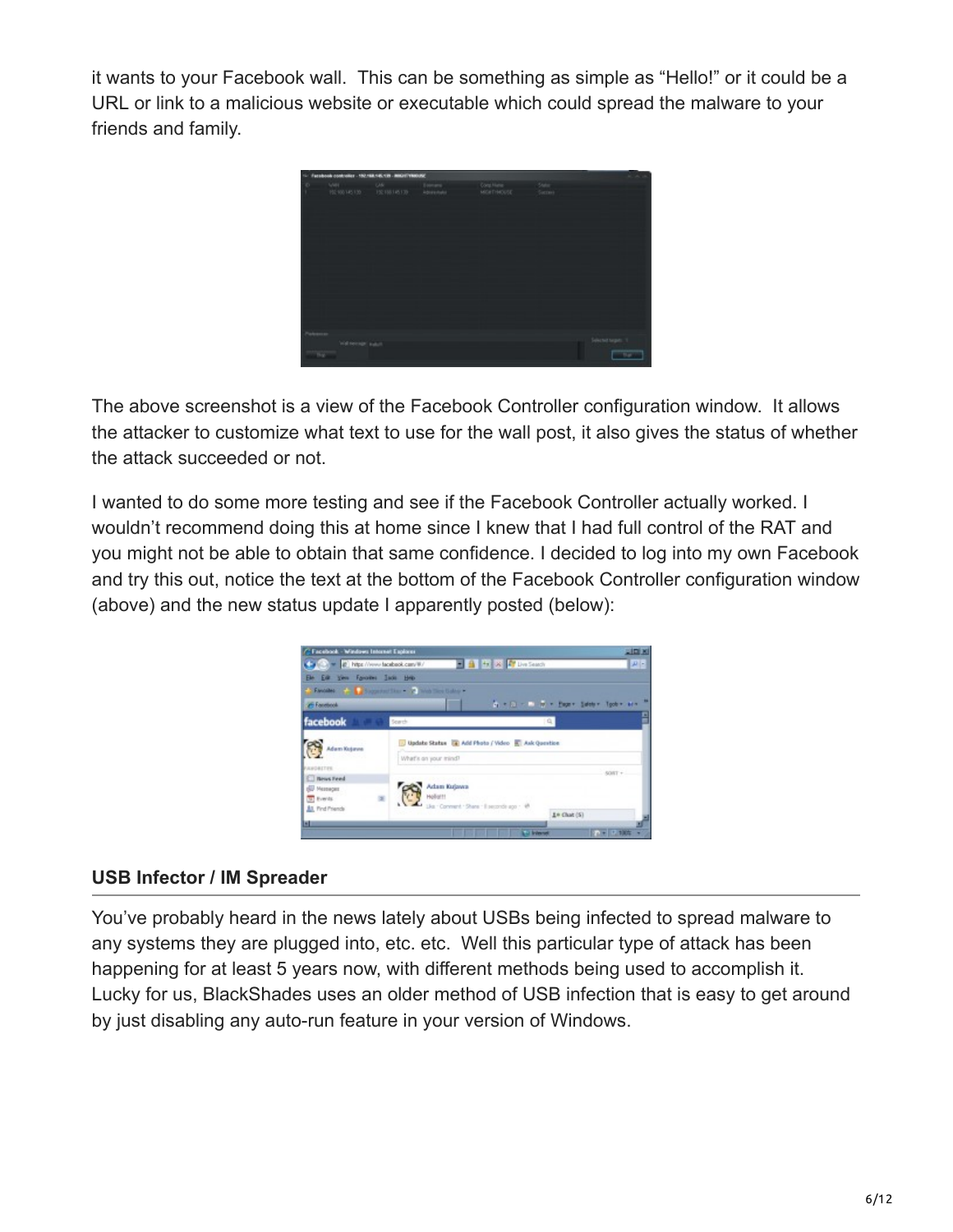

The above screenshot shows the configuration window for the USB infection/IM sending function known as 'Spreader'. The USB infector simply puts a copy of the originating infections binary or 'server' onto any USB drive currently connected to the victim, it then creates an 'Autorun.inf' script which is used to execute the file once run, both files are hidden. If this USB driver were to be plugged into another system, one which did not disable the auto-run feature, the auto-run file would run and execute the malware, the result being that the attacker has another system to play with:



The other functionality of the 'spreader' is to send an IM to everyone on the contact list of the victim using MSN or AIM/ICQ. This message is customizable and could include a link to a malicious site or a download for the RAT infection binary.

# **Torrent Seeder**

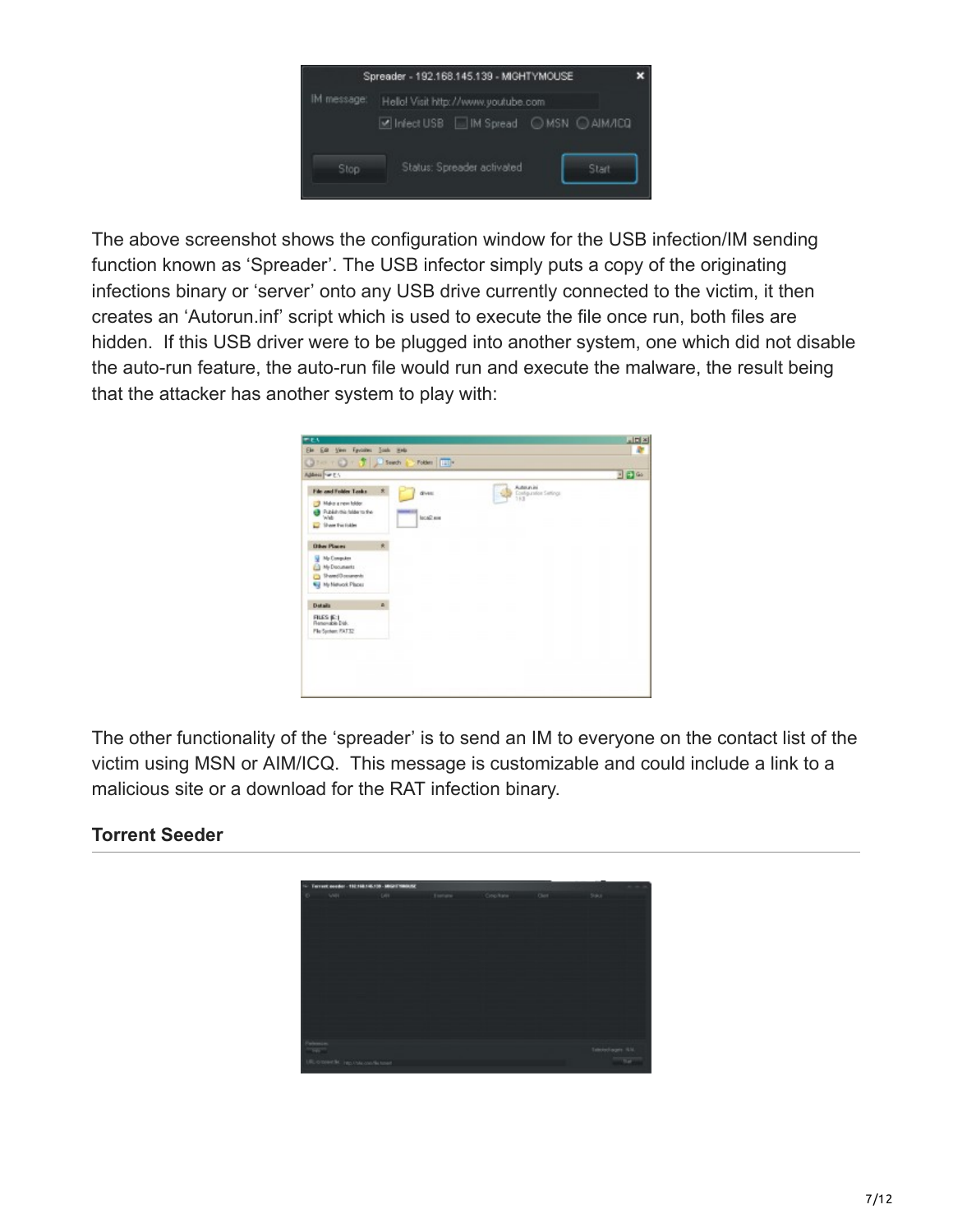Torrents are most commonly referenced when talking about pirating software or movies and music and as mentioned before, using P2P torrent sites, spreading malware! This functionality allows the attacker to download a torrent file from somewhere on the web and host it on the victims system or 'seed' it; allowing other people to download it directly from the user. This could result in the malware, which is used to trick someone else into installing a Blackshades implant binary, being downloaded from an already infected victim system. There would be no trace of the identity of the hacker spreading the malware.

There are a few requirements for this functionality to work, first of all the victim must have some kind of P2P file transfer software installed. If the victim does not have any installed, the attacker could go through the effort of downloading and installing it for them by using the download and execute functionality, as well as the remote desktop. There are also only a certain group of P2P clients which can be used:

- uTorrent
- BitTorrent
- Azerus/Vuze
- LimeWire

There are multiple uses for this type of functionality; including being able to spread even more malware with fake torrent descriptions. Using the user to host and spread pirated movies and software, etc. If tracked down by a law enforcement agency, they would only find the torrent file being seeded by the victim user and not be able to trace it back to the attacker, unless of course the attacker was still running the BlackShades implant on the victim system and beaconing back at regular intervals.

#### **Bot Marketplace**

As we know, the world of botnets and espionage is also very marketable. That's why BlackShades included a marketplace interface into their RAT controller:

|                                                                                                                                          |         |                                                                                                  |                                                     |                           | <b>Senator</b>                                                                                |
|------------------------------------------------------------------------------------------------------------------------------------------|---------|--------------------------------------------------------------------------------------------------|-----------------------------------------------------|---------------------------|-----------------------------------------------------------------------------------------------|
| der Bay<br>Le. Base serve<br>to Dardmar in non-solomation<br>Total and industrial constant . Add-                                        |         | Buyerglam is may. We possible quality lasts for your needs.<br><b><i>Committee Committee</i></b> | of this is to be the sales and those a televisional | adhoestart and hy amal bo |                                                                                               |
| Toldericky sale: AGL<br>Turner" Let quickel.                                                                                             |         |                                                                                                  |                                                     |                           | <b>TOWN</b><br><b>CONTRACT</b>                                                                |
| a Aducture<br>To be if the real of a context of the component problem of a filter context. The country is context and an internal lines. | Winner. |                                                                                                  |                                                     |                           | C Todes Parallel<br><b>Time: Shevera 40</b>                                                   |
|                                                                                                                                          |         |                                                                                                  |                                                     |                           | $\frac{t_{\rm m} t_{\rm m}}{t_{\rm m} t_{\rm m} t_{\rm m}}$<br><b>The Contract</b><br>But Oil |
|                                                                                                                                          |         |                                                                                                  |                                                     |                           | <b>CONTRACTOR</b><br>Say 38.3108                                                              |

Here the attacker can buy and/or sell bots to other BlackShades users to make their network larger, the interface includes information on how to buy and sell and a listing of all current buyers or sellers currently in the network: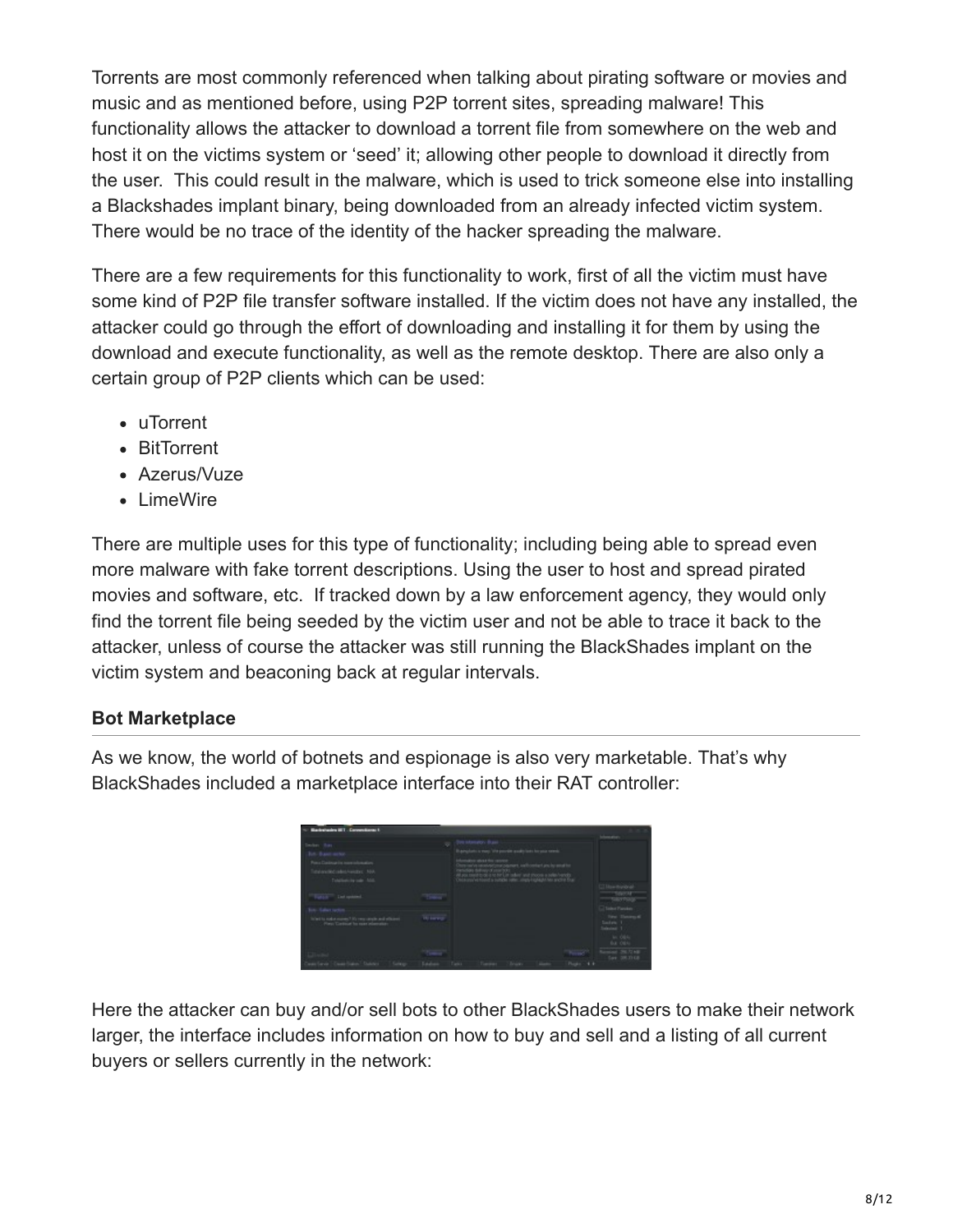|                            | <b>Barry Co</b> | East 71 (7.0) The Contract of The Contract of The Contract of The Contract of | Summe<br>Toms of use<br>Big-200 or 900 bots.<br>Indian you bot and it                                   |
|----------------------------|-----------------|-------------------------------------------------------------------------------|---------------------------------------------------------------------------------------------------------|
|                            |                 |                                                                               | <b>TSP</b><br><b>Resolve: U.U.</b><br>Bole: A.M.<br>Total pairw. A.U.<br>Soler Mousum color is '50 LRD. |
| Lif offer 1.00 Led to much |                 | http://modgle.com/mind.ex                                                     | Denved of Bale: Age                                                                                     |

You can also buy Crypters using this interface, which are essentially packers and obfuscation tools to make it more difficult for antivirus engines to detect the implant binary:



This functionality, as well as some others mentioned, takes BlackShades out of the realm of the personal use system administration tool. It elevates it to the same level as cybercrime organizations.

# **DDOS**

I said earlier that I wasn't going to go into any detail about repeated functionality from DarkComet to BlackShades, however I wanted to show you the configuration interface for BlackShades RAT. It is very clean and streamlined and makes it very easy to send multiple types of DDOS attacks:

| DDwS                                                                                                                                           |                                                                                 | ×                 |
|------------------------------------------------------------------------------------------------------------------------------------------------|---------------------------------------------------------------------------------|-------------------|
| Number of seconds trees 1993 25<br>Flood Type: 19 TCP CLUDP<br>Deteils cond - SET Mp//027.03.1/indexhiel HTTP/1.1<br><b>Hoat 127.00.1</b>      |                                                                                 | <b>Statistics</b> |
| Packet rice lines 07.521 1224 bytest<br>Simil venture date<br>Customaster                                                                      | Targett, Milk<br>Port MAL<br>Protocol: N/A<br>Packet neer. M/A<br>Sockett: N.W. |                   |
| Castovan demonstration: 10 10<br>DDuSby. in                                                                                                    | Meled MA<br>DDoller: MAL                                                        |                   |
| <b>WEE Reader</b><br>Get ido han reds UPL to the sum she convite to<br>Update Features   N 1 5 1 0 1<br>THE - BLAIL CLEARANT CLEARANT<br>Tist. |                                                                                 |                   |

# **Other Functions**

I didn't mention every function of BlackShades, just the ones I thought were the most important to mention, I wanted to give a short list of the ones I left out and there might even be some duplicates from DarkComet in there too:

Webcam Control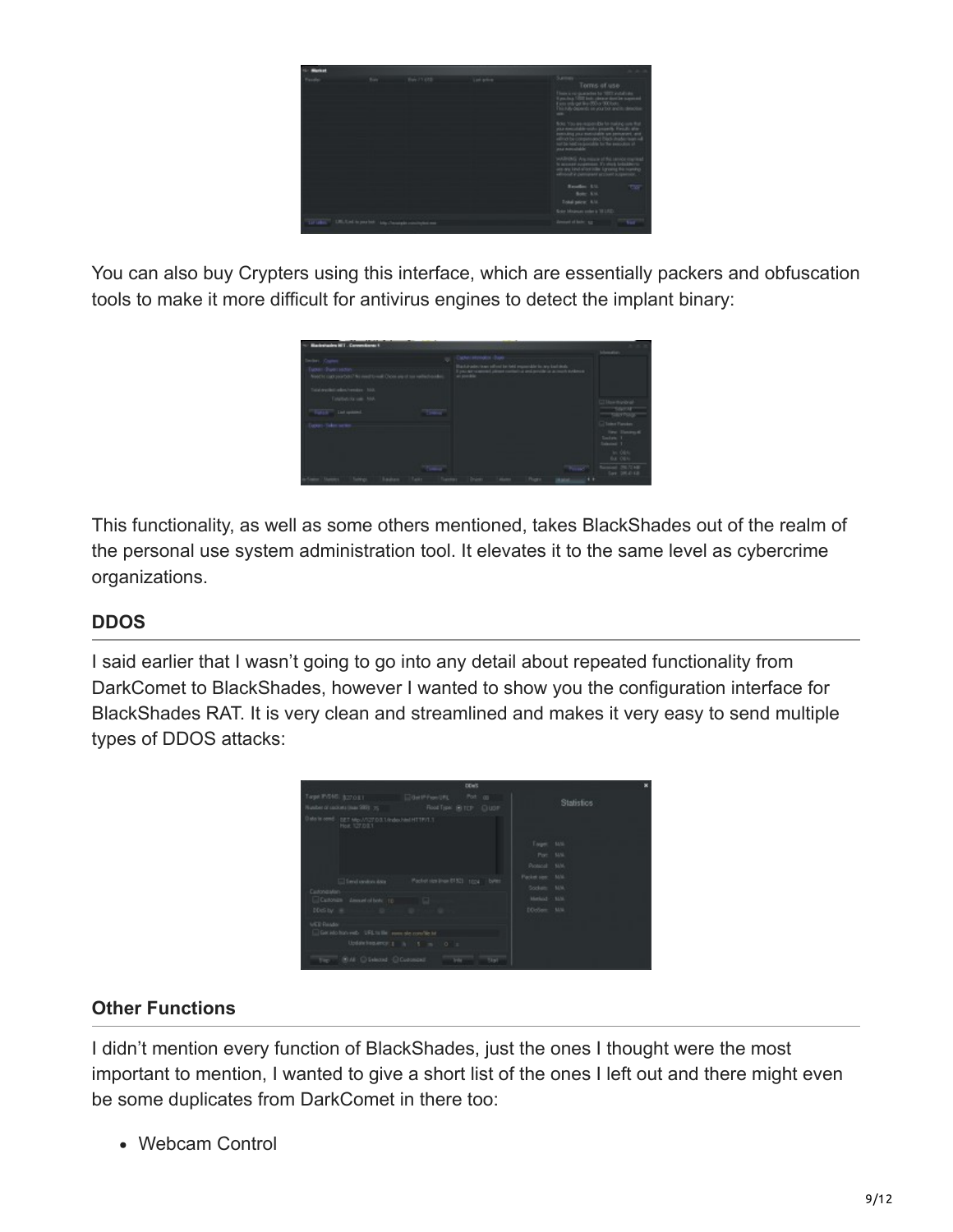- Screenshot/Remote Desktop Control
- Keylogger (streamlined and much cleaner than DarkComet)
- Proxy manager
- Download and Execute Files (or more malware)
- Visit a website numerous times
- Redirect or Block URLs
- Use victim as a reverse relay, meaning that the attacker can set their browser to connect to the internet through the victim system.
- Control MSN messenger, including add/remove/msg contacts.
- Set an alarm for when a certain window title or keyword is present on the victim system
- Ability to setup a web interface for remote use!
- And much more!

# **How does it do it?**

It does it in the same way that DarkComet did it, an encrypted stream of data going between the client and the server, often with constant beaconing. Safe to say, RATs are not quiet when it comes to network traffic, but when your targets are pirated movie downloaders or click-happy social networking users, traffic detection is not really a huge concern.

#### **Server Creation**



The server creator for BlackShades comes with fewer options than the server creator for DarkComet did:

- Beacon IP/Hostname
- Port / Transfer Port
- Server ID
- Filename
- Install path where the server will be stored upon installation
	- Application Data
	- Temp Directory

Install Mode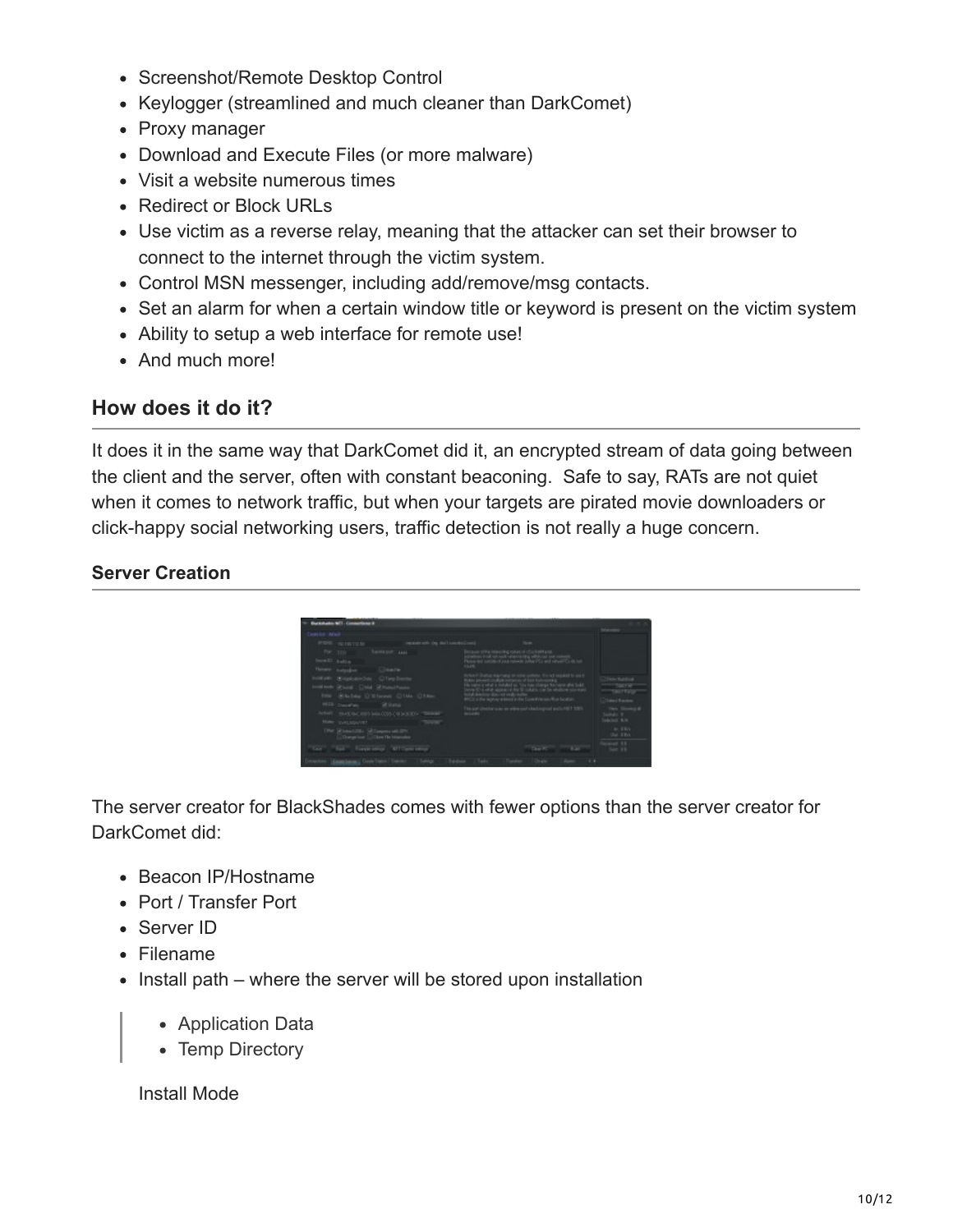- Install copy the file to the designated directory (%AppData%, %Temp%)
- Melt Delete the file after it's run
- Protect Process Do not allow the process to be killed

Delay – How long after execution to wait before installation

- No Delay
- 10 Seconds
- $\bullet$  1 Min
- $-5$  Mins
- HKCU What Registry entry to use for installation.
- ActiveX Key Generate a unique value for the binary to use during operations and installation
- Mutex Generate a unique value for the binary to use during operations and installation, also keeps from multiple instances of the same server running at the same time.
- And the ability to:
	- Infect USBs
	- Compress the binary with the UPX packer
	- Change the Icon
	- Clone file information For example the installed binary will match the same properties of a legitimate file. The file to clone is chosen by the attacker.

Basically, DarkComet was able to configure various types of "Upon installation" actions as well as the ability to make each server binary slightly different from the previous one. Blackshades will produce nearly the same binary every time, as long as the default configurations available with the server builder are used. This means that if the attacker decides to purchase a new and undetected crypter, they could potentially avoid antivirus detection and still obtain the same results of DarkComet.

# **How do you protect yourself?**

If you have Malwarebytes Anti-Malware Pro installed, one of three things can happen to protect you.

- The web site you were sent to with the exploit would have never loaded thanks to Malwarebytes Web Protection Module
- Malwarebytes Anti-Malware definitions scan for unique features at a deeper level than other AV vendors and are more likely to detect new variants of the same malware.
- Malwarebytes Anti-Malwares active protection module would have detected the malware being executed on your system and prevented it from going any further based upon its functionality.